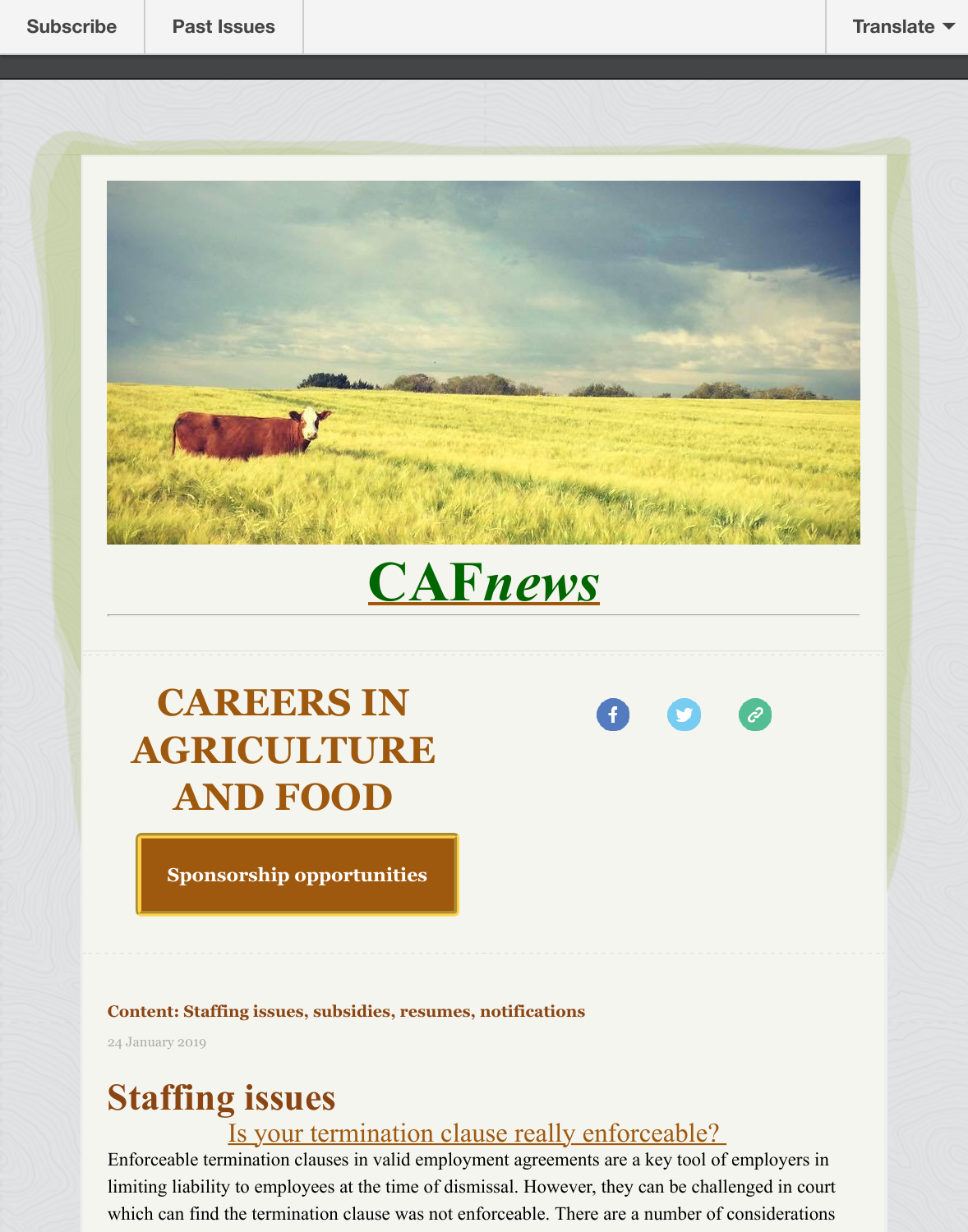#### Do employees legally have to reveal mental health issues

One in five nationals experience a psychological health problem or illness, with psychological health problems are classed as the number one cause of disability in the country. Yet some employees don't feel co[mfortable to disclose. What should](https://www.hrmonline.ca/hr-general-news/do-employees-legally-have-to-reveal-mental-health-issues-252966.aspx?utm_source=Pinpointe&utm_medium=20190121&utm_campaign=WHRMCA-Weekend&utm_content=5F58C510-6E60-45F7-9F53-0B5A7A4BCF62&tu=5F58C510-6E60-45F7-9F53-0B5A7A4BCF62) employers do if they discover it?



#### The real reason workers are quitting

Around 2/3 of employees are either actively or passively looking for other work

opportunities. Why? Data shows the real reason a person becomes a flight risk is that employers don't address their career growth and development – which are required to [retain key people. This often results in](https://www.hrmonline.ca/hr-general-news/the-real-reason-workers-are-quitting-252125.aspx?utm_source=GA&utm_medium=20181219&utm_campaign=WHRMCA-Newsletter-Batch1&utm_content=5F58C510-6E60-45F7-9F53-0B5A7A4BCF62&tu=5F58C510-6E60-45F7-9F53-0B5A7A4BCF62) alienating top employees. To retain key employees, companies need to show them how their contributions make a difference



#### Top 7 benefits your employees crave

Employers are falling behind when it comes to educating staff about their benefits, 34% of

employees hope their boss would communicate more about what they offer by delivering benefits information through a variety of platforms: email (56%), face-to[face interaction \(29%\), and employee](https://www.hrmonline.ca/hr-general-news/top-7-benefits-your-employees-crave-253336.aspx?utm_source=GA&utm_medium=20190124&utm_campaign=WHRMCA-Newsletter-Batch1&utm_content=5F58C510-6E60-45F7-9F53-0B5A7A4BCF62&tu=5F58C510-6E60-45F7-9F53-0B5A7A4BCF62) portals/intranet hubs (26%). Many employers with an effective benefits package are not reaping rewards because they don't communicate their availability properly.

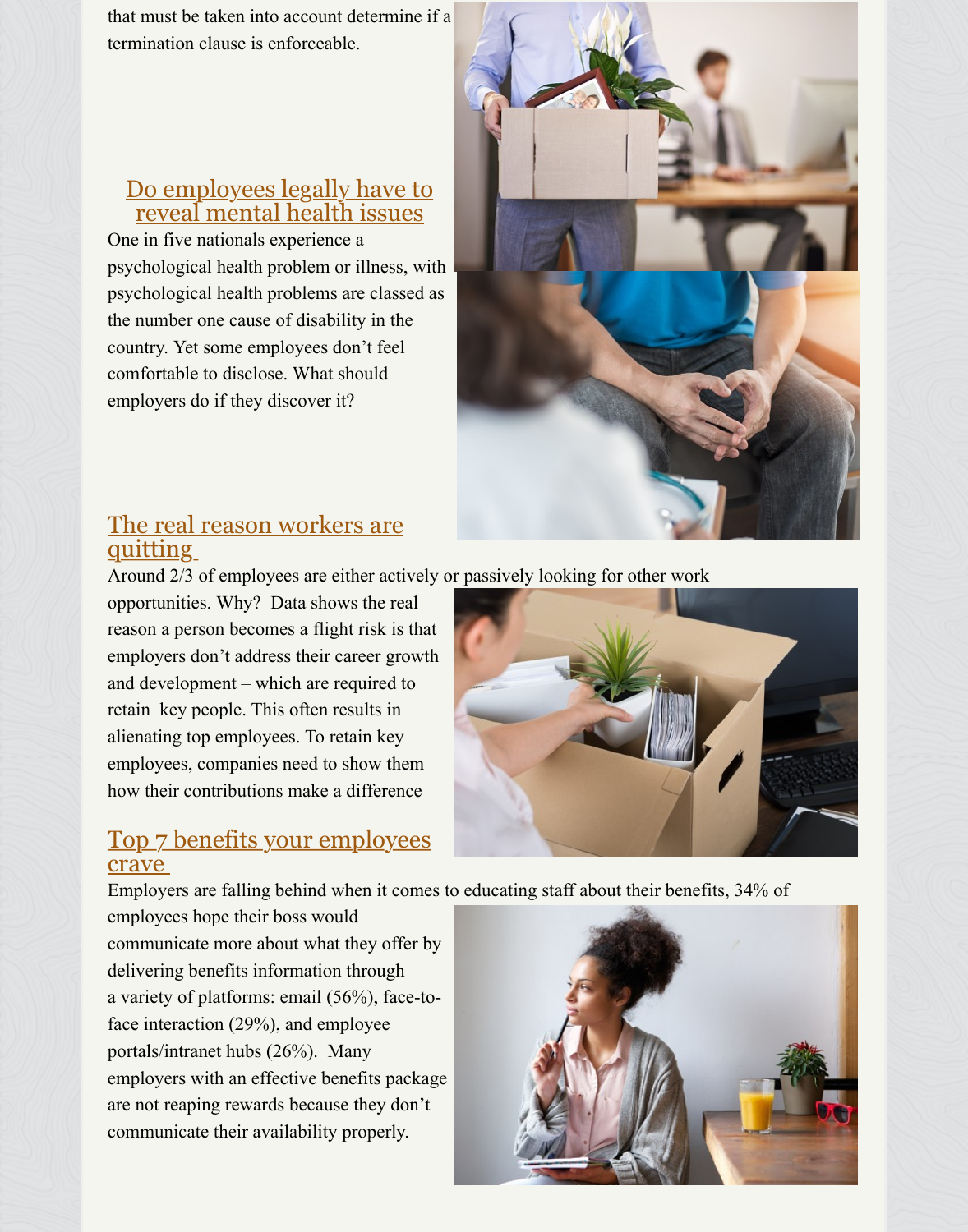**Canada summer jobs**. Wage subsidies to not-for-profit organizations, public-sector, and priva sector organizations with 50 or fewer full-time employees, to create quality summer work [experiences for young people aged.](https://www.canada.ca/en/revenue-agency/services/tax/individuals/topics/about-your-tax-return/tax-return/completing-a-tax-return/deductions-credits-expenses/line-412-investment-tax-credit/apprenticeship-job-creation-tax-credit.html) 

**Career launcher**. Up to \$15,000 to hire skilled grads in a wide range of sectors including agriculture and environment. To post an internship go to Career launcher.

**NSERC Youth Employment Programs**. To hire post-secondary graduate students to work on projects with R&D, engineering, multimedia or market analysis components or the development a new product or process.

#### **[Provincial](https://careerlauncher.ca/) Alberta**

**[Industry \(R&D and Commercialization](https://www.nrc-cnrc.gc.ca/eng/irap/services/youth_initiatives.html)) Associates Programs**. It supports innovation and problem-solving for small- and medium-sized enterprises (SMEs) to stimulate the development commercialization of novel technological or business solutions.

#### **Northwest Territories**

**Apprenticeship Training Assistance**. Wage subsidy to hire an apprentice for a permanent [position.](https://albertainnovates.ca/funding-entrepreneurial-investments/industry-associates-program) 

#### **Ontario**

Business growth and competitiveness — Youth internships. Up to \$31,500 for not-for-profit or an SME to hire a recent graduate for 12 months to work on projects.

#### **[Resumes](https://www.ece.gov.nt.ca/en/services/apprenticeship-and-trades)**

Fifteen complimentary resumes and the candidate summary sheet are included here.

### **[Notices & opportunities](http://fednor.gc.ca/eic/site/fednor-fednor.nsf/eng/fn03442.html)**



**MWAF** has a webpage dedicated to promoting women that have an ag busine The only requirements are that:

1- The women owns or partly own a business

2- The business is in agriculture and food

The cost for an individual is only \$30/y and comes with free membership as an option. If